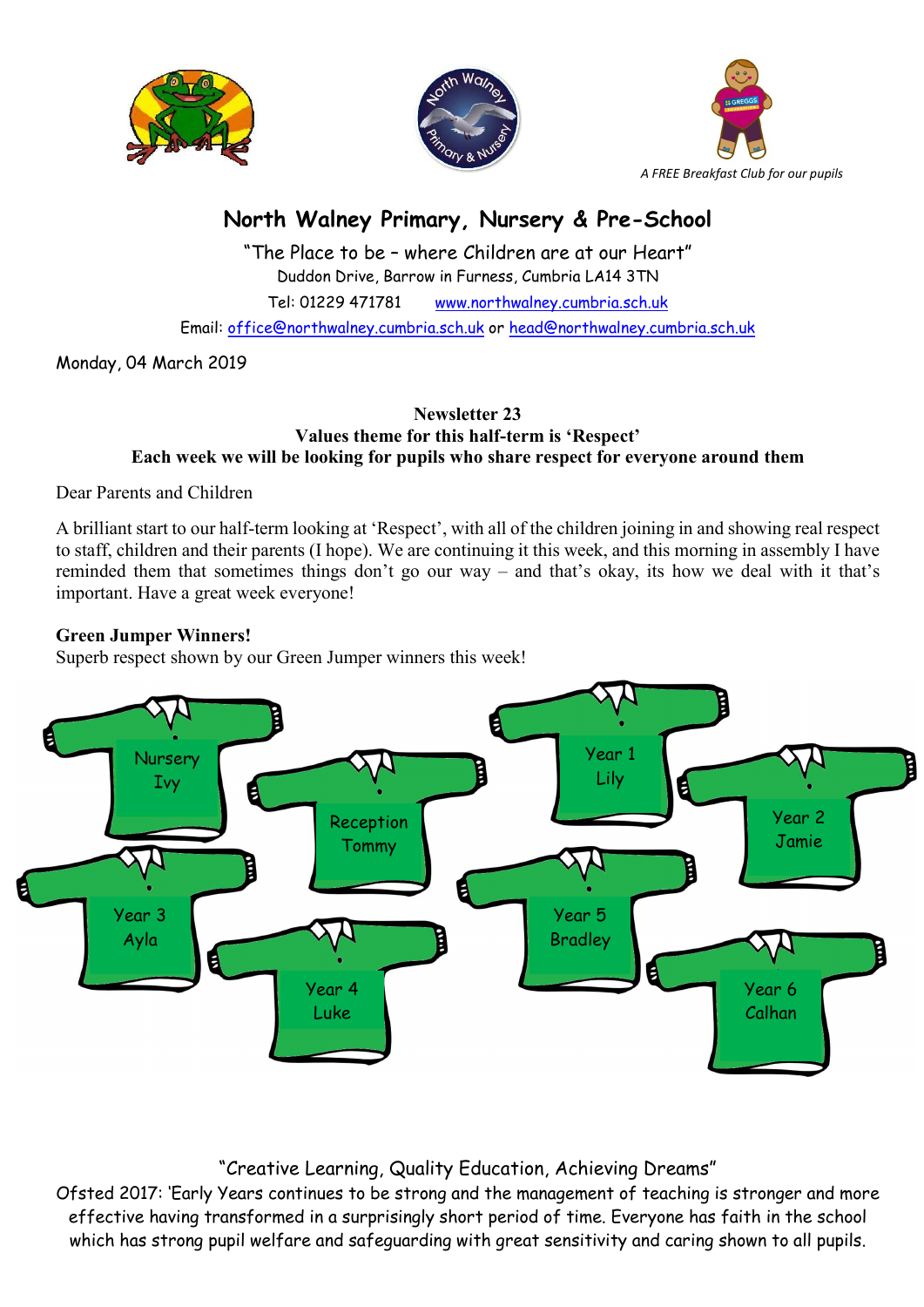

## Car parking

All went well this morning and I had a large number of parents saying what a brilliant decision it was so that we can keep the children safe. Thank you to everyone for calmly helping us and parking cars elsewhere and then walking into school. Please note that there is a side gate to get round to the back of school for the Nursery and Wagtails if you need to use it.

everyone else out! Many thanks.

Parent's Evening

## And this week's winner is….

No winner this week as the bonus ball was number 54…fingers crossed for next weekend!

Don't forget its Parents' Evening in the school hall tomorrow after school. Unfortunately Mrs Malone isnt in school that afternoon (so any payments will have to wait until Wednesday), but the front door will be left slightly ajar so that people can get in and out. Please don't close it, otherwise you will lock

## Water Park trip

The children had a fabulous week at Water Park once again and I have to say a huge thank you to the staff who took them as these trips can only happen with their effort and support. I loved seeing the photos on our Twitter feed!





#### No Multi-sports this week!

Please remember that this is cancelled this week because of Parents' Evening in the hall!

#### NO NATTERJACKS ON WEDNESDAY

Please don't forget that Natterjacks is closed on Wednesday as we have a staff meeting for all staff and therefore cannot open the After-School Club. Texts have been sent out and it has also been posted on the Natterjacks Facebook page.





#### Red Nose Day plans from our School Council!

The School Council have been very mature and realised that we have World Book Day this week, and then its Red Nose Day next week. Rather than having a big event day, they have therefore decided to ask everyone to come in as much red clothing as posisble on the day (with their red noses on of course) and if everyone could give a donation towards Comic Relief then we can see how much we raise on the day. Many thanks.

And finally…

Following on from the great news of the £20,000 donation from a charity trust, I am meeting with Playdale next week to finalise our plans for the new Wagtails play area! Pop in and speak to Michelle if you want to see a rough plan so far – its all very exciting!

Yours sincerely,

Paul Slater Headteacher